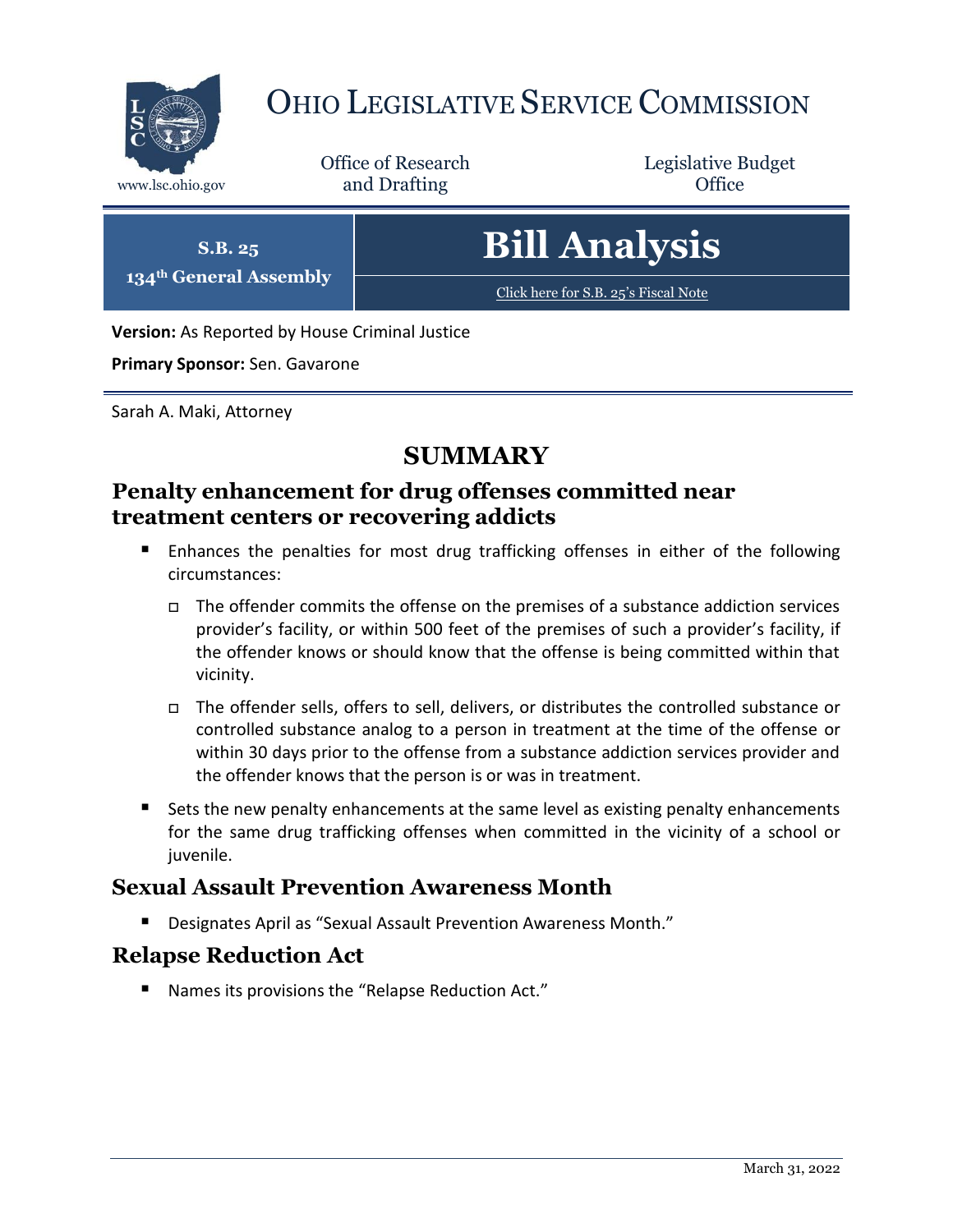# **DETAILED ANALYSIS**

#### **Penalty enhancement for drug offenses committed near treatment centers or recovering addicts**

The bill generally enhances the penalties for trafficking in any Schedule I or II controlled substance, with the exception of marihuana or, in limited circumstances, a fentanyl-related compound combined with marihuana, when the offense is "committed in the vicinity of a substance addiction services provider or a recovering addict." The bill does not apply the enhancement to trafficking in a Schedule III, IV, or V controlled substance or trafficking in marihuana. The bill's penalty enhancements apply to the following drug trafficking offenses: $1$ 

- Aggravated trafficking in drugs (the drug involved in this offense is a Schedule I or II controlled substance other than marihuana, cocaine, L.S.D., heroin, a fentanyl-related compound, hashish, or a controlled substance analog);
- Trafficking in cocaine;
- Trafficking in L.S.D.;
- Trafficking in heroin;
- Trafficking in hashish;
- Trafficking in a controlled substance analog;
- Trafficking in a fentanyl-related compound (unless the fentanyl-related compound is combined with marihuana and the offender does not know or have reason to know that the mixture contains a fentanyl-related compound, in which case the offense is treated as trafficking in marihuana).

The bill's penalty enhancements are equivalent to existing penalty enhancements for the same drug offenses when committed in the vicinity of a school or juvenile (but note that for some of the offenses, when a specified large amount of the drug is involved, the commission of the offense in the vicinity of a school, a juvenile, or a substance addiction services provider or a recovering addict does not result in an enhanced penalty under current law or the bill). The specific penalties and enhancements vary according to the particular type of controlled substance and amount of the controlled substance involved.<sup>2</sup> For example, under current law, if the amount of the drug involved in the offense of aggravated trafficking in drugs is less than 20 grams (the bulk amount), the offense is generally a fourth degree felony, but becomes a third degree felony when committed in the vicinity of a school or juvenile. Under the bill, aggravated

 $\overline{a}$ 

 $1$  R.C. 2925.03(C)(1) and (4) to (9).

 $2$  R.C. 2925.03(C)(1) and (4) to (9).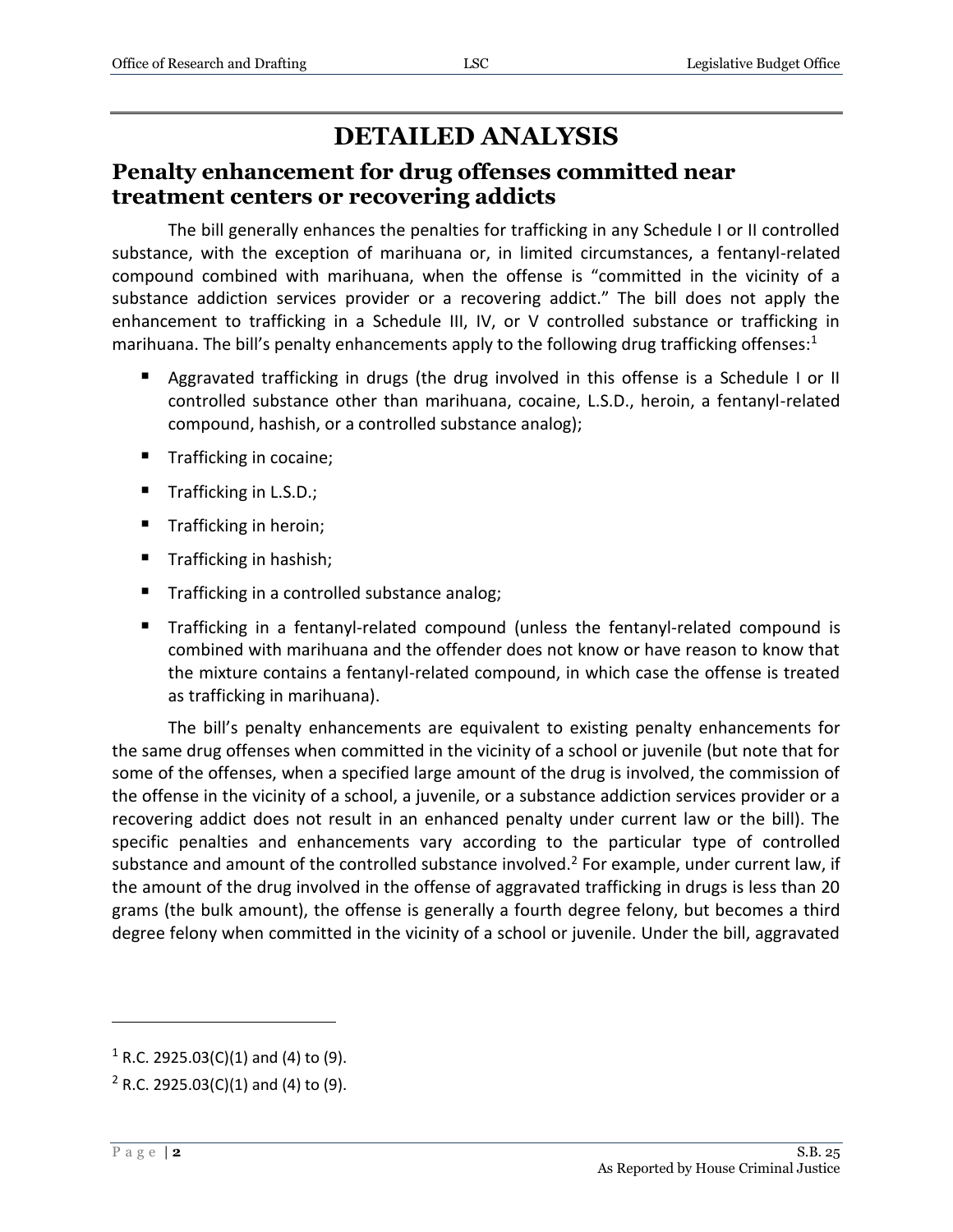trafficking in that amount is also a third degree felony when committed in the vicinity of a substance addiction services provider or a recovering addict.<sup>3</sup>

For purposes of the bill, an offense is "committed in the vicinity of a substance addiction services provider or a recovering addict" if: $4$  (1) the offender commits the offense on the premises of a substance addiction services provider's facility, including a facility licensed to provide methadone treatment under the law in effect until June 29, 2019, or an opioid treatment program licensed under the law that will take effect on that date, or within 500 feet of the premises of a substance addiction services provider's facility, and the offender knows or should know that the offense is being committed within that vicinity, or (2) the offender sells, offers to sell, delivers, or distributes the controlled substance or controlled substance analog to a person who is receiving treatment at the time of the commission of the offense, or received treatment within 30 days prior to the commission of the offense, from a substance addiction services provider and the offender knows that the person is receiving or received that treatment.

Under the bill, relevant to the meaning of "committed in the vicinity of a substance addiction services provider or a recovering addict":<sup>5</sup>

"**Substance addiction services provider**" means an agency, association, corporation or other legal entity, individual, or program that provides one or more of the following at a facility: (1) either alcohol addiction services, or drug addiction services, or both such services that are certified by the Director of Mental Health and Addiction Services under a specified provision of existing law, or (2) recovery supports that are related to either alcohol addiction services, or drug addiction services, or both such services and paid for with federal, state, or local funds administered by the Department of Mental Health and Addiction Services or a board of alcohol, drug addiction, and mental health services.

"**Premises of a substance addiction services provider's facility**" means the parcel of real property on which any substance addiction service provider's facility is situated.

"**Alcohol and drug addiction services**" means services, including intervention, for the treatment of alcoholics or persons who abuse drugs of abuse and for the prevention of alcoholism and drug addiction.

### **Sexual Assault Prevention Awareness Month**

| <b>Designation</b> | Sexual Assault Prevention Awareness Month <sup>6</sup> |
|--------------------|--------------------------------------------------------|
| Date               | The month of April                                     |

 $3$  R.C. 2925.03(C)(1)(a) and (b).

 $4$  R.C. 2925.01(QQ).

<sup>5</sup> R.C. 2925.01(RR) to (TT) and, by reference R.C. 5119.01, not in the bill.

 $6$  R.C. 5.248.

 $\overline{a}$